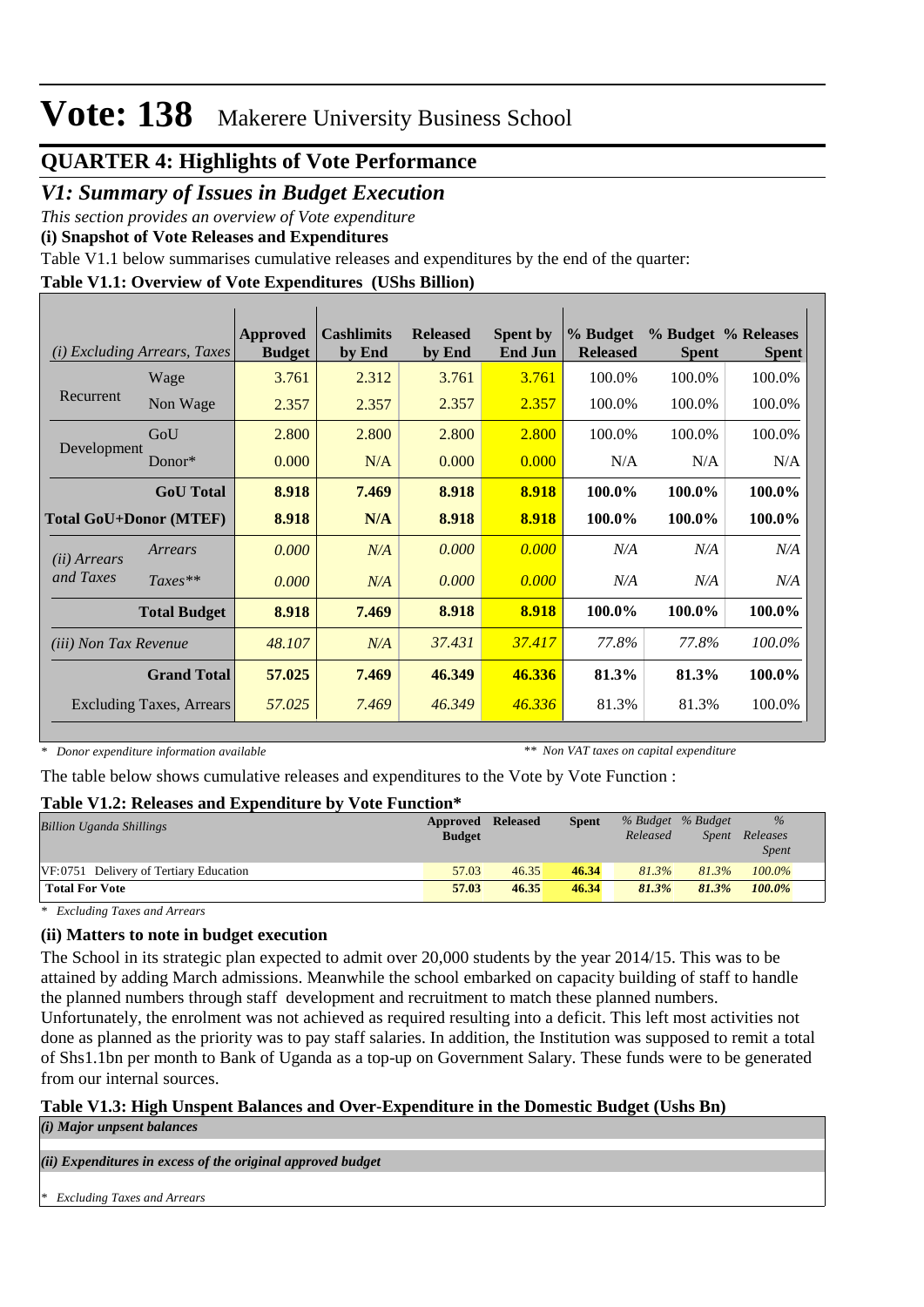# **QUARTER 4: Highlights of Vote Performance**

# *V2: Performance Highlights*

*This section provides highlights of output performance, focusing on key outputs and actions impelemented to improve section performance.*

 $\overline{\phantom{a}}$ 

# **Table V2.1: Key Vote Output Indicators and Expenditures\***

| Vote, Vote Function<br>Key Output                  | <b>Approved Budget and</b><br><b>Planned outputs</b>                                                                                                                                                                                                                                                         | <b>Cumulative Expenditure</b><br>and Performance                                                                                                                                                                                                                                 | <b>Status and Reasons for</b><br>any Variation from Plans                        |
|----------------------------------------------------|--------------------------------------------------------------------------------------------------------------------------------------------------------------------------------------------------------------------------------------------------------------------------------------------------------------|----------------------------------------------------------------------------------------------------------------------------------------------------------------------------------------------------------------------------------------------------------------------------------|----------------------------------------------------------------------------------|
| Vote Function: 0751 Delivery of Tertiary Education |                                                                                                                                                                                                                                                                                                              |                                                                                                                                                                                                                                                                                  |                                                                                  |
| <b>Output: 075101</b>                              | <b>Teaching and Training</b>                                                                                                                                                                                                                                                                                 |                                                                                                                                                                                                                                                                                  |                                                                                  |
| Description of Performance: To admit,              | register, teach, examine studs:<br>Govt 1300, Private 19710; Total semester two of the Academic<br>21010. Graduate masters 300,<br>bach. 3,300, Dips 2000, Total<br>5600. Purchase 5000 textbooks.<br>Provide for staff developt<br>programs: Phd 45, masters 80,<br>Bachelors 20, Diplomas 10.<br>Wkshps 16 | Teaching and examining a total<br>of 16,273 students registered in<br>Year 2014/15 on private<br>sponsorship. This was a<br>reduction from the 17,446<br>registered in Semester One.<br>Meanwhile 1,240 Government<br>sponsored students were also<br>registered.                | Some students dropped out due<br>to poor performance and failure<br>to pay fees. |
|                                                    |                                                                                                                                                                                                                                                                                                              | Marked and supervised exams<br>and projects for end of semester<br>exams to legible registered<br>students.                                                                                                                                                                      |                                                                                  |
|                                                    |                                                                                                                                                                                                                                                                                                              | A totla of 4,944 students were<br>graduated as follows;<br>Masters 341<br>Bachelors 3,403 in January 2015<br>Postgraduate Diplomas,<br>Diplomas and Certificates 1,200<br>in May 2015                                                                                            |                                                                                  |
|                                                    |                                                                                                                                                                                                                                                                                                              | The school purchased a total of<br>2500 bks for the library.                                                                                                                                                                                                                     |                                                                                  |
|                                                    |                                                                                                                                                                                                                                                                                                              | Staff development at Doctorial,<br>Masters and undergraduate<br>levels was provided to 208 staff<br>members.<br>40 staff have been recruited on<br>PhD programmes under ADB<br>funding<br>53 staff members were training<br>in short courses of customer<br>care and leadership. |                                                                                  |
|                                                    |                                                                                                                                                                                                                                                                                                              | Leadership, entreprenuer and<br>management confrences were<br>conducted to improve efficiency<br>of staff                                                                                                                                                                        |                                                                                  |
|                                                    |                                                                                                                                                                                                                                                                                                              | Placement and supervision of<br>students for field attachment<br>was done to first and second<br>year students for the year<br>2014/15.                                                                                                                                          |                                                                                  |
|                                                    |                                                                                                                                                                                                                                                                                                              | Conducted practical lessons on                                                                                                                                                                                                                                                   |                                                                                  |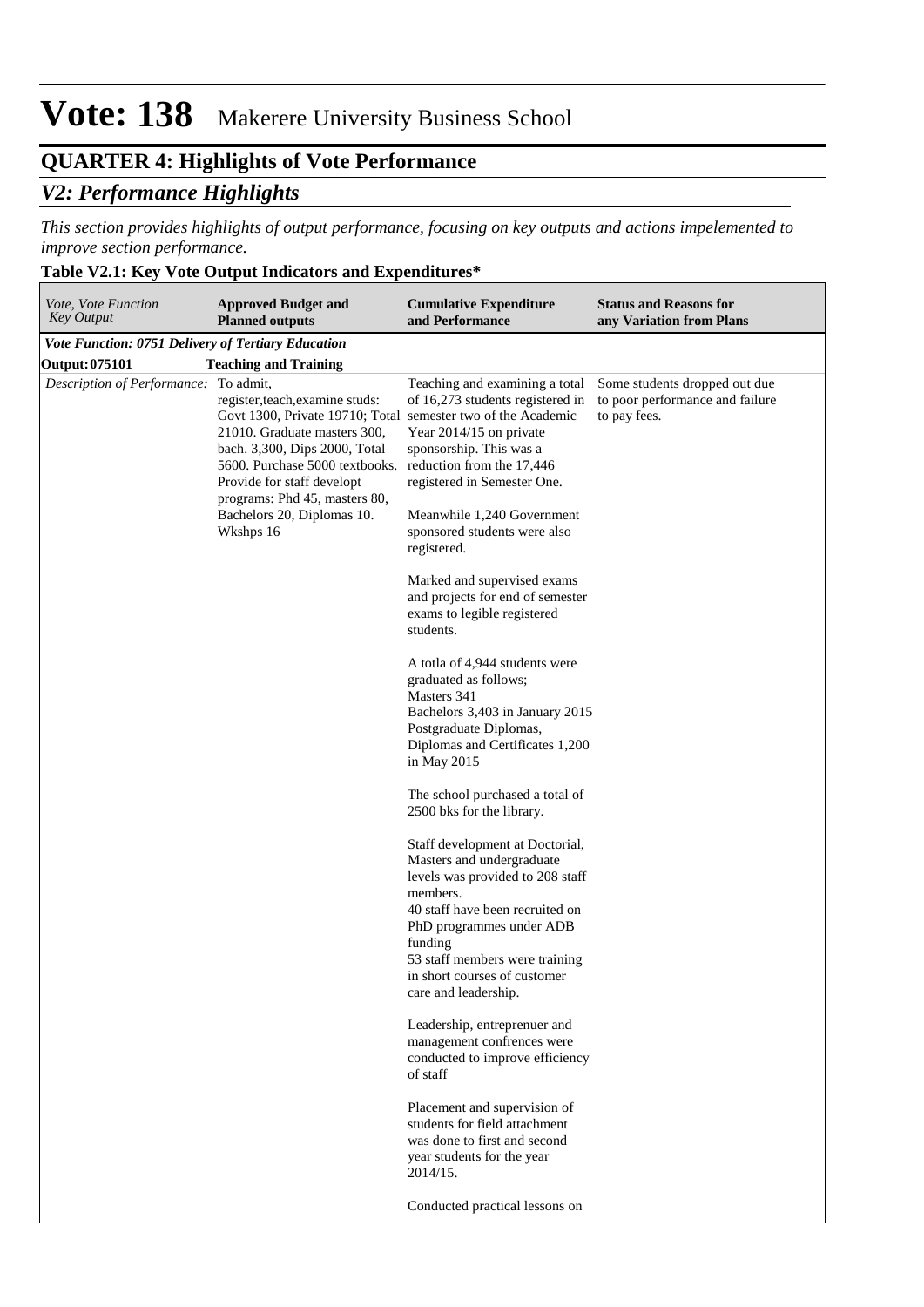# **QUARTER 4: Highlights of Vote Performance**

| <i>Vote, Vote Function</i><br><b>Key Output</b>            | <b>Approved Budget and</b><br><b>Planned outputs</b>                                  | <b>Cumulative Expenditure</b><br>and Performance                                                                  | <b>Status and Reasons for</b><br>any Variation from Plans                                  |
|------------------------------------------------------------|---------------------------------------------------------------------------------------|-------------------------------------------------------------------------------------------------------------------|--------------------------------------------------------------------------------------------|
|                                                            |                                                                                       | catering students for both 1st<br>and 2nd years for 2014/15                                                       |                                                                                            |
| Performance Indicators:                                    |                                                                                       |                                                                                                                   |                                                                                            |
| No. of students registered                                 |                                                                                       |                                                                                                                   | 16273                                                                                      |
| No. of students graduated                                  | 5,600                                                                                 |                                                                                                                   | 4944                                                                                       |
| Output Cost:                                               | UShs Bn:                                                                              | 4.039<br>UShs Bn:                                                                                                 | 50.1%<br>2.025<br>% Budget Spent:                                                          |
| Output: 075104                                             | <b>Students' Welfare</b>                                                              |                                                                                                                   |                                                                                            |
| Description of Performance: Provide for studs welfare that | includes LOAs, feeding and<br>accommodation. Propose to pay<br>LOA to 1,240 students. | Paid living out allowances to<br>989 students on Government<br>sponsorship. Accomodated and<br>fed a total of 259 | The planned number of students<br>were accomodated, fed and paid<br>living-out-allowances. |
| Performance Indicators:                                    |                                                                                       |                                                                                                                   |                                                                                            |
| No. of students paid living<br>out allowance               |                                                                                       |                                                                                                                   | 989                                                                                        |
| No. of students accomodated                                |                                                                                       |                                                                                                                   | 259                                                                                        |
| Output Cost:                                               | UShs Bn:                                                                              | UShs Bn:<br>1.726                                                                                                 | 98.0%<br>1.692<br>% Budget Spent:                                                          |
| <b>Vote Function Cost</b>                                  | <b>UShs Bn:</b>                                                                       | 57.025 UShs Bn:                                                                                                   | 46.336 % Budget Spent:<br>81.3%                                                            |
| <b>Cost of Vote Services:</b>                              | UShs Bn:                                                                              | 57.025 UShs Bn:                                                                                                   | <b>46.336</b> % Budget Spent:<br>81.3%                                                     |

*\* Excluding Taxes and Arrears*

Shortfall in students enrollment affected revenue projections resulting into underperformance. This will be fully solved if the Government takes up the total wage bill to allow internally generated funds revert to other school activities. Also the manual systems affects the timely data collection from different units for analysis. The wage item overperformed by 8% mainly due of the nature of Academic Staff promotions that are effected as staff satisfy management with the necessary requirements. This is usually not budgeted for as completion time of academic staff cannot be determined at budgeting time. In addition, there was a 10% increase on government employees in the year 2014/15 budget announcements which was not projected at the time of budgeting. This affected wage performance since budgeting is according to in-post and at the prevailing individual staff salary scales.

#### **Table V2.2: Implementing Actions to Improve Vote Performance**

| <b>Planned Actions:</b>                                                                                                                                                                                                                                     | <b>Actual Actions:</b>                                                                                                                                                                                                                                                                             | <b>Reasons for Variation</b>                                                                      |
|-------------------------------------------------------------------------------------------------------------------------------------------------------------------------------------------------------------------------------------------------------------|----------------------------------------------------------------------------------------------------------------------------------------------------------------------------------------------------------------------------------------------------------------------------------------------------|---------------------------------------------------------------------------------------------------|
| Vote: 138 Makerere University Business School                                                                                                                                                                                                               |                                                                                                                                                                                                                                                                                                    |                                                                                                   |
| Vote Function: 07.51 Delivery of Tertiary Education                                                                                                                                                                                                         |                                                                                                                                                                                                                                                                                                    |                                                                                                   |
| Continue to lobby with Government for<br>additional funding                                                                                                                                                                                                 | The funding to construct Faculty of<br><b>Business Computing was secured from</b><br>ADB V HEST project. The designs for<br>the Faculty of Commerce have been<br>finalised and the bidding document is<br>being prepared. This will improve the<br>learning environment and quality of<br>service. | Delays in reviewing the Bills of Quantities<br>to accommodate increased costs.                    |
| Continue to lobby with Government for<br>additional funding                                                                                                                                                                                                 | To have staff apply for funding from<br>available international grants.                                                                                                                                                                                                                            | The deficit in projected revenues affected<br>the funding of research proposals to<br>completion. |
| Vote: 138 Makerere University Business School                                                                                                                                                                                                               |                                                                                                                                                                                                                                                                                                    |                                                                                                   |
| Vote Function: 07.51 Delivery of Tertiary Education                                                                                                                                                                                                         |                                                                                                                                                                                                                                                                                                    |                                                                                                   |
| 1. Continue with expansion of lecture<br>space 2. Additional funding on Doctoral<br>Programs to Improve service delivery and<br>the quality of our students that graduate.<br>3. Implement semester system (March<br>intake) for MUBS Campuses in line with | <b>Funding under ADB V HEST project</b><br>was secured to sponsor Acaddemic staff<br>on PhD programmes to improve the<br>capacity of teaching staff.                                                                                                                                               | Delay in reimbursement of funds by the<br>sponsor                                                 |